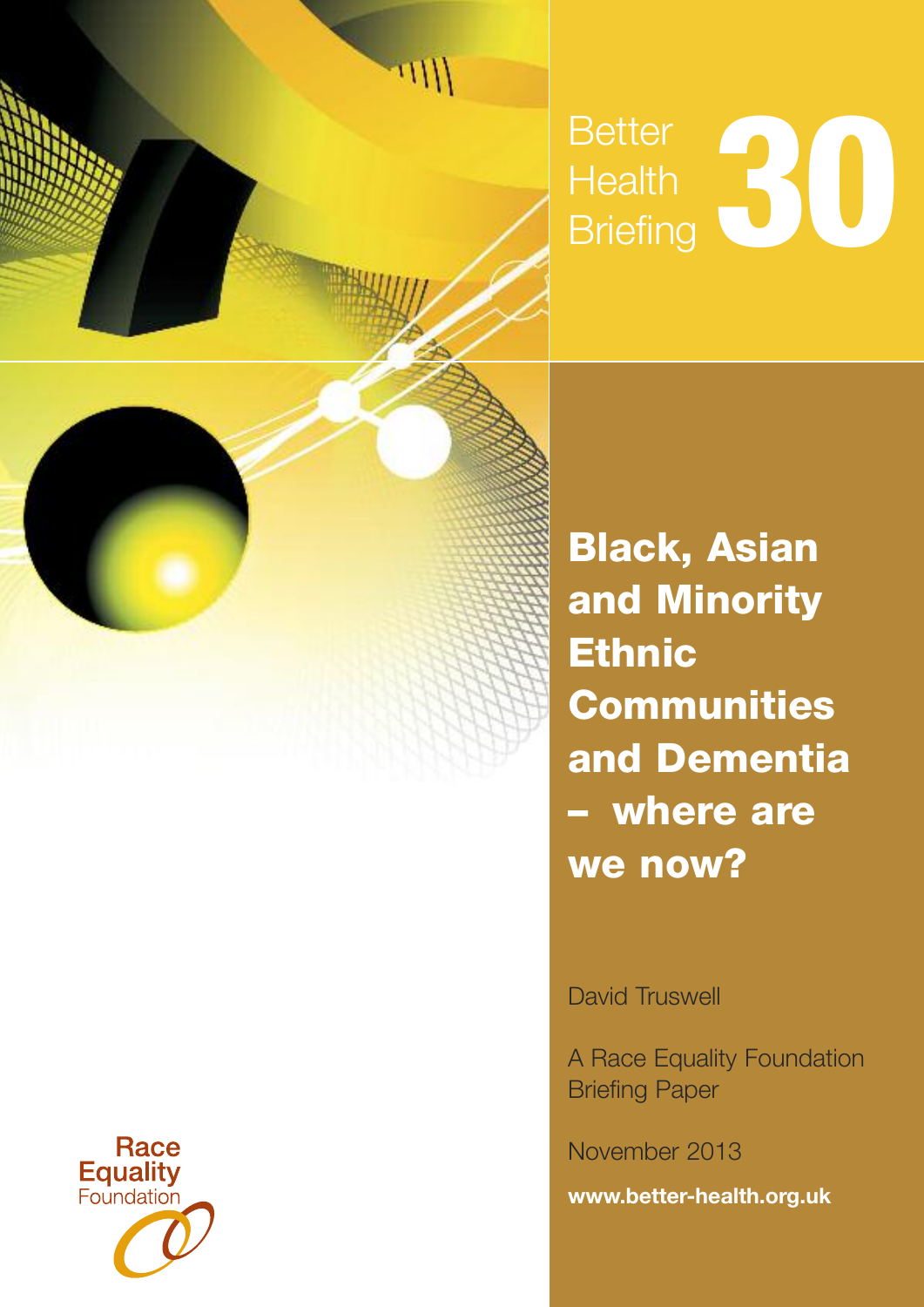**2**

## **Key messages**

Dementia is recognised as a worldwide health priority but research on dementia in general is poorly funded. Little is known about its relative prevalence in black and minority ethnic populations, although there is a growing body of evidence that the Black African-Caribbean community in the UK has a higher prevalence of vascular dementia than other communities.

Although the National Dementia Strategy provides strong policy recommendations, there is a need to ensure that these are implemented appropriately, and take into account the information and support needs of black and minority ethnic communities.

Prevalence of dementia in some communities in the UK has been significantly underestimated.

Dementia is misunderstood and highly stigmatised in many UK black and minority ethnic communities. There are organisations that have developed good practice in working with black and minority ethnic communities, but there needs to be a more developed structure to share the learning from good practice. There should be a vision of a culturally appropriate approach to the dementia pathway that starts from raising awareness, leads to facilitating early diagnosis and lasts into appropriate end-of-life care

An economic case could be developed for financing improvements in 'living well' with dementia for people in black and minority ethnic communities, with targeted awareness raising and improvements in community based support.

## **Introduction**

The importance of dementia as an international issue was reinforced in 2012 when the World Health Organisation produced a report declaring dementia a 'public health priority' (World Health Organization and Alzheimer's Disease International, 2012). The number of people living with dementia worldwide currently stands at 35.6 million, and is expected to double by 2030, and triple by 2050.

The Alzheimer's Society's Dementia 2012 (Lakey et al, 2012) reported that annual cost of dementia to the UK economy stood at £23 billion. A significant proportion (36%) of this cost is borne by informal carers (World Health Organization and Alzheimer's Disease International, 2012).

This briefing looks at developments in the UK since the launch of the National Dementia Strategy in 2009. It considers the extent to which the Strategy is addressing the information, support and care needs of those in black and minority ethnic communities and ensuring that they are supported in 'living well' with dementia. While issues have been raised with the connotations of the term 'black and minority ethnic' (for example, Jutlla, 2013) this paper is focused on the term as used for self-description by those completing the 2011 Census.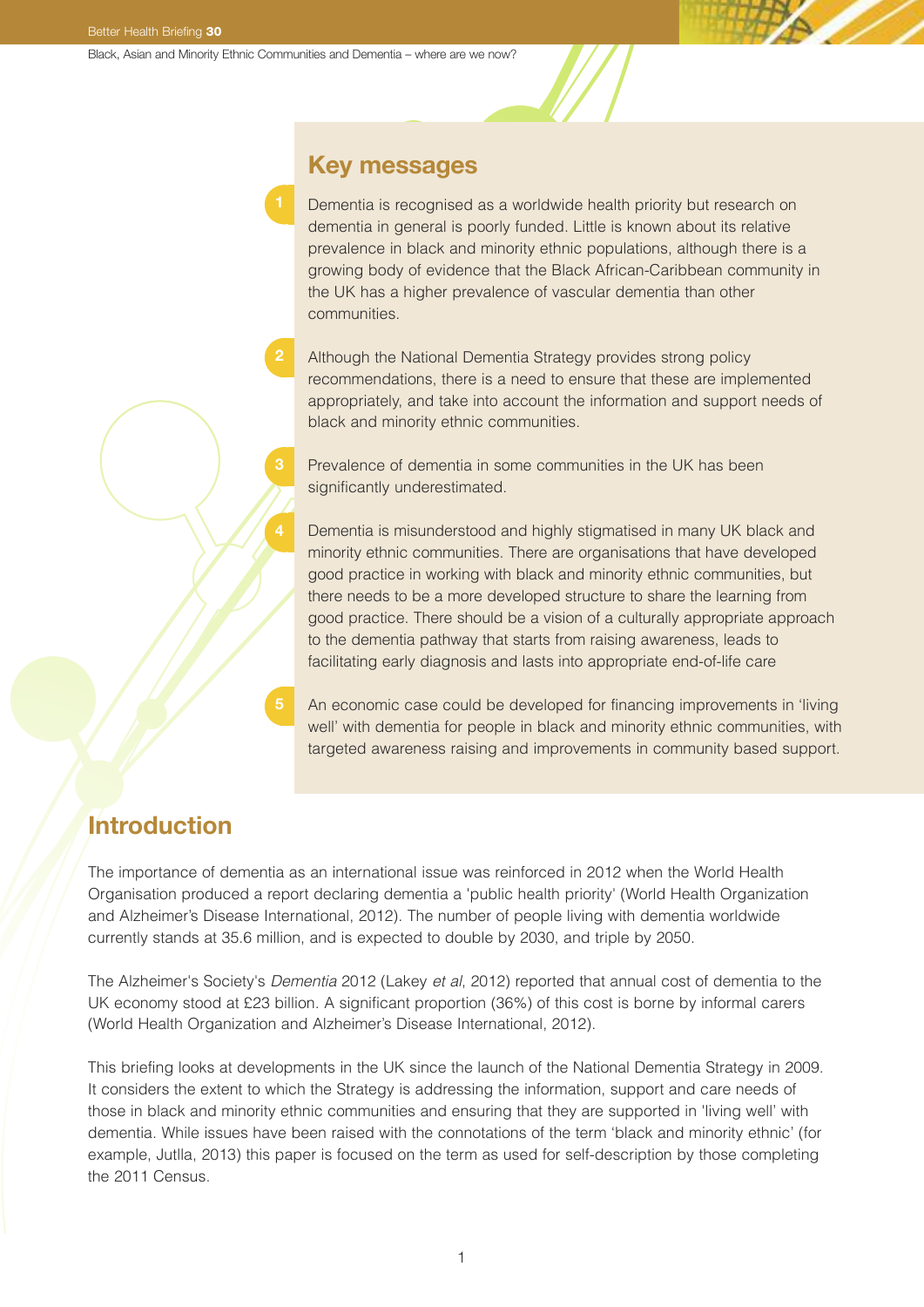#### **1 What is dementia?**

**2**

'Dementia' is a term used to describe a range of illnesses associated with irreversible chemical and neurological changes in the brain that result in progressive functional and behavioural deterioration. Dementia is a terminal illness, usually with an onset in later life. About 60% of people with dementia suffer from Alzheimer's disease. The life expectancy of those living with Alzheimer's disease can vary between 5 and 12 years. Vascular dementia makes up another 20% of cases, and most of the remainder are mixed dementias of various kinds (Banerjee & Lawrence, 2010).

Available treatments can produce some delay of onset of symptoms but the illness is incurable and there is limited understanding of its origins. However, there are lifestyle changes that can reduce the likelihood of developing some dementias. For example, vascular dementia can result as a sequel to stroke, and improved stroke care can reduce the risk of it developing. The risk of stroke itself can be reduced by a healthy diet and regular exercise which reduces the risk of hypertension (The Stoke Association, 2012).

#### **The UK Dementia Policy Framework and its implementation**

The UK's National Dementia Strategy (Department of Health, 2009a) is an ambitious programme with 17 key objectives to support people diagnosed with dementia and their carers in 'living well' with dementia. The Strategy anticipated that significant improvements would be achieved nationally within a 5 year time scale. An important emphasis for the Strategy was raising awareness of dementia in the general public and through this reducing stigma and facilitating early diagnosis. The supporting joint commissioning guidance document for the Strategy identified black and minority ethnic communities as a group that 'commissioners should particularly consider ...........to ensure their specific needs are met' (Department of Health, 2009b, p.11). This was taken forward in 2010 in the London region with consultation work with black and minority ethnic communities developed by Commissioning Support for London, DH London, the Alzheimer's Society and the Afiya Trust (Truswell, 2011)

The current Prime Minister, David Cameron gave new impetus to the Dementia Strategy in 2012 with the Prime Minister's challenge on dementia, which stated that 'We must ensure that every person gets the treatment and support which meets their needs and their life' (Department of Health, 2012). The key focuses of the Prime Minister's challenge are:

- improved diagnosis;
- better support for carers;
- dementia friendly communities;
- improved research.

The first progress report on the Prime Minister's Challenge highlights the inquiry of the All-Party Parliamentary Group on Dementia as a source of recommendations for work with dementia in black and minority ethnic communities (Department of Health, 2013). However, the progress report itself lacks any vision of these black and minority ethnic communities as integral partners in the implementation of the strategy when it outlines its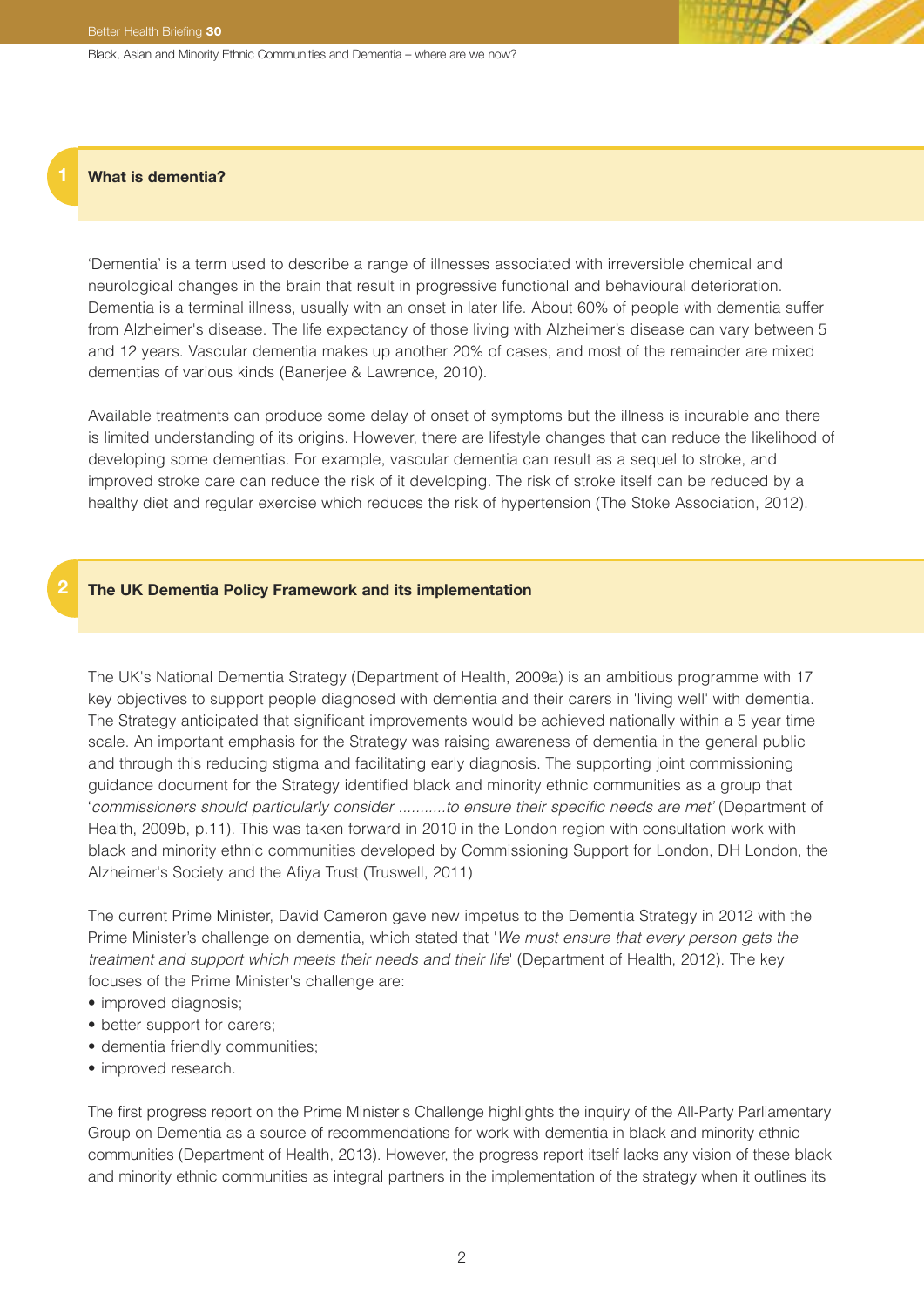approach to funding allocations and stakeholder building. In practice, black and minority ethnic communities are likely to find themselves late arrivals to strategic discussions that are already dominated by clinical and academic institutional interests. Yet this is an opportunity to take forward previous work (for example, from Oomen et al, 2009; The Royal College of Psychiatrists, 2009; the Race Equality Foundation 2011; Salway et al, 2013) on relevant priorities for healthcare research in relation to black and minority ethnic mental health needs, including dementia, and developing a more active role for black and minority ethnic communities in the design of studies and as co-researchers (Jolley et al, 2009; Vickers et al, 2012).

The All-Party Parliamentary Group on Dementia's inquiry report (2013) is significant in placing issues for black and minority ethnic communities and dementia at a national policy and political level not previously seen in the implementation of the National Dementia Strategy. It puts the figure for the number of people in England and Wales from black and minority ethnic groups living with dementia at 25,000, substantially revised from the previous estimate of 15,000 in the 2009 National Dementia Strategy.

While UK minority ethnic populations are generally widely dispersed, these communities are generally concentrated in urban areas (Crosby, 2004), making shifts in prevalence estimates of this order challenging for commissioners and the new commissioning structures. Current Joint Strategic Needs Assessments (JSNAs), critical documents for understanding local commissioning priorities, are variable in the attention paid to dementia and few attempt to analyse their dementia information by ethnicity. New commissioning structures could make use of the extensive guidance readily available for working with and commissioning services for black and minority ethnic communities produced by the Race Equality Foundation (Salway et al, 2013) and other sources (Blood & Bamford, 2010; Turner et al, 2012).

#### **3 Prevalence of dementia and black and minority ethnic communities**

In the UK there has been very little work done on the impact of dementia in black and minority ethnic communities. However, there are increasing indications that the prevalence of dementia in Black African-Caribbean and South Asian UK populations is greater than the white UK population (Turner et al, 2012) and that the age of onset is lower for Black African-Caribbean groups than the white UK population. Since these groups are also more likely to experience high blood pressure, it is suggested that the increased risk of vascular dementia contributes to increased prevalence (Bhattacharyya, 2012).

This briefing estimates the prevalence of late onset dementia (over 65) in black and minority ethnic communities using rates identified by the Alzheimer Society (Alzheimer Society, undated) and population figures from the 2011 Census (Office of National Statistics, 2013).

Table 1: *Estimated prevalence for all dementias by age cohort (adapted from Alzheimer's Society)*

| Age   | % prevalence all dementias |  |  |
|-------|----------------------------|--|--|
| 65-69 | 1 in $100$                 |  |  |
| 70-79 | 1 in 25                    |  |  |
| 80+   | 1 in $6$                   |  |  |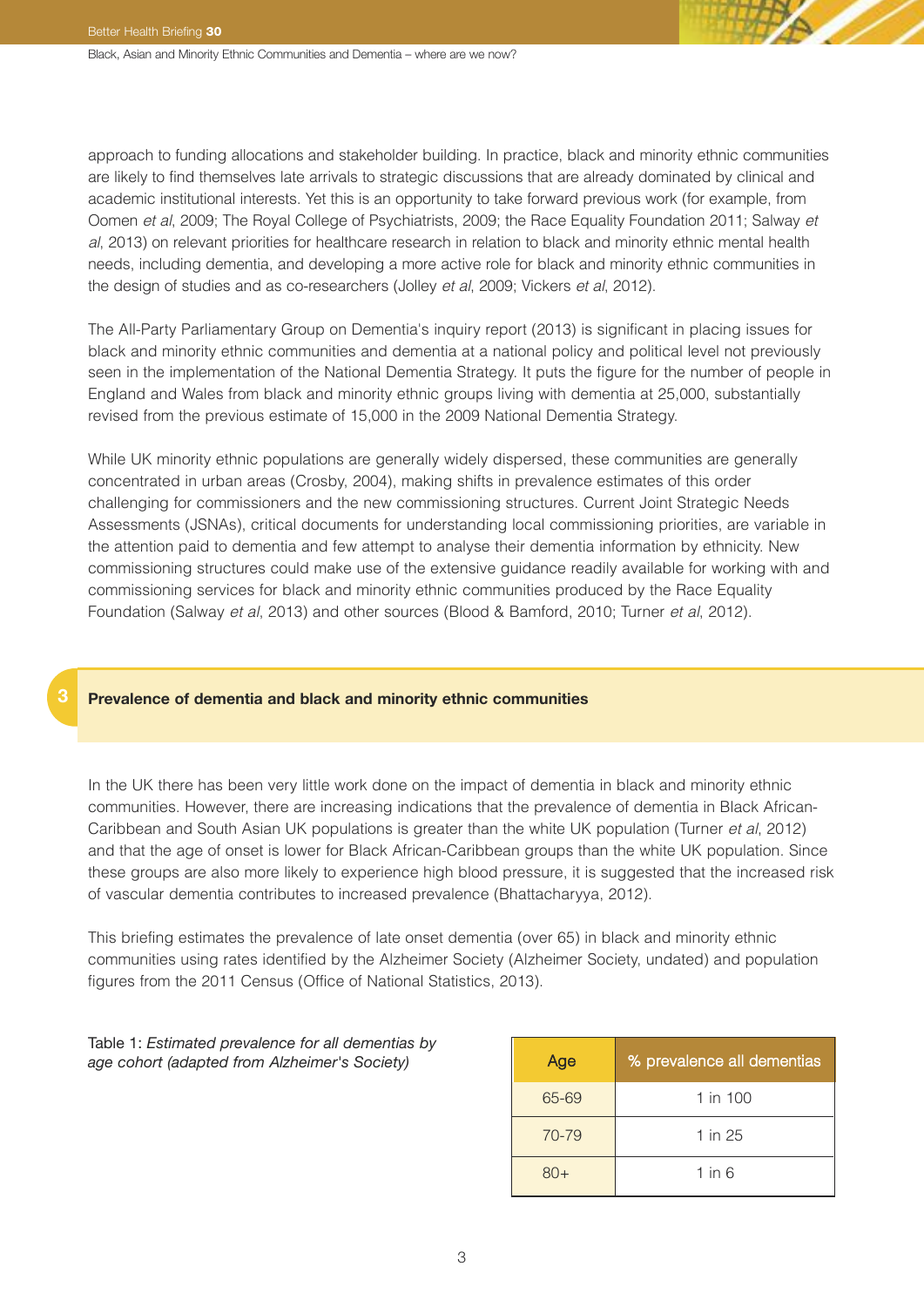

Fig.1 *Estimated dementia prevalence for England and Wales black and minority ethnic population (2011 Census) - by age cohort*

Fig.2 *Combined estimated total figure for over 65s from black and minority ethnic backgrounds living with dementia. Only Census categories with an estimated total of over 1000 cases are included.*

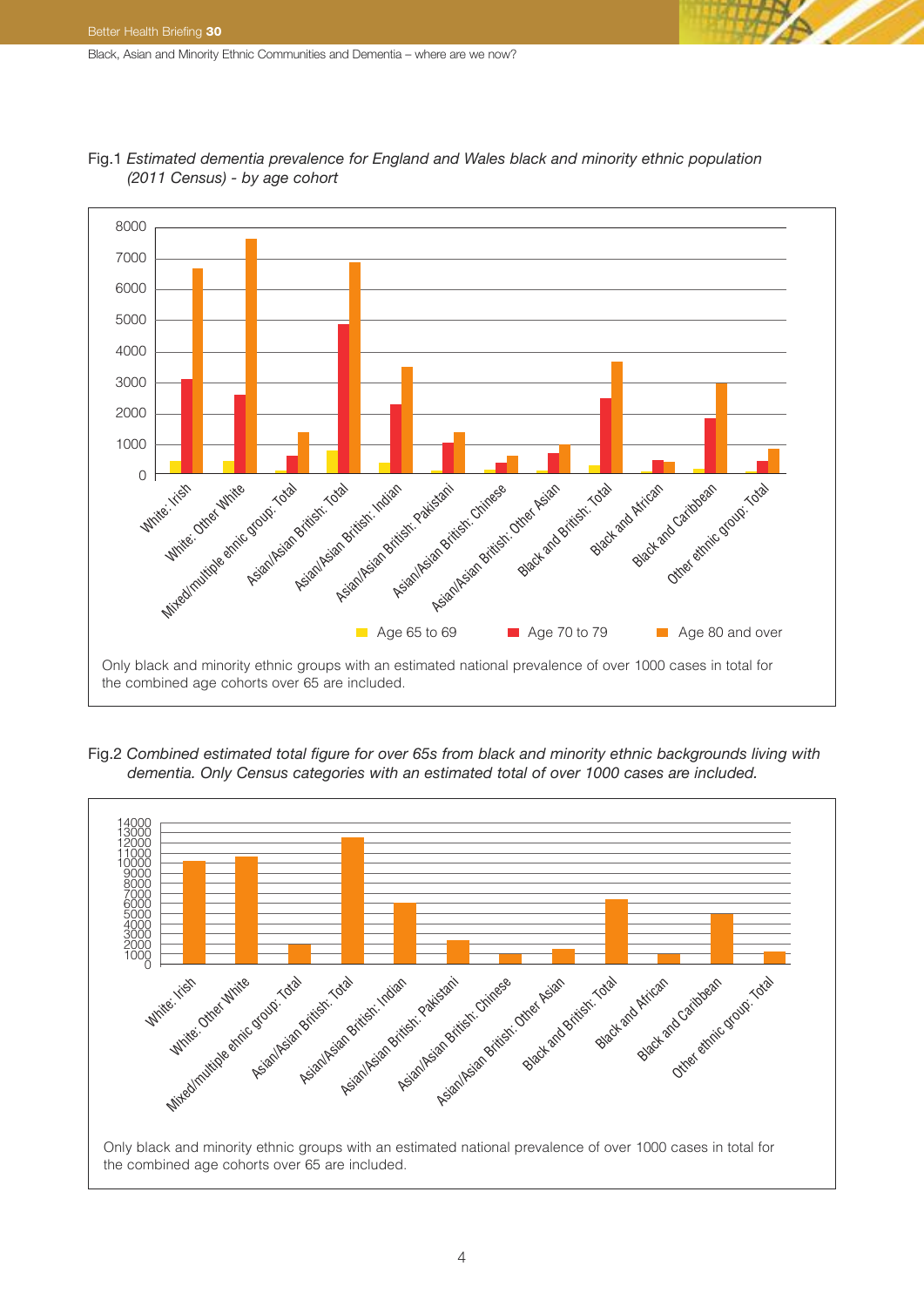#### **4 Differential impact of dementia in black and minority ethnic communities**

It should be noted that the number of estimated cases in the 'Other White' category is substantial. In the UK very few studies exist on stigma, information needs and support issues in relation to these communities. Those UK studies that have been done (Mukadam et al, 2011, Botsford et al, 2012) have been very small scale but indicate significant culturally specific values and expectations need to be taken into account. The dearth of research on the Irish population is a concern as it has the highest estimated prevalence of dementia of any ethnic group from the 2011 Census data, due to a demographically 'older' Irish population than the native white population. The lack of research on the needs of the Jewish population in relation to dementia is also an area of concern. The 2011 Census indicates that 21% of those identifying themselves as Jewish are over 65.

Lievesley, in updating his previous work on the UK black and minority ethnic ageing population, has pointed out that the 2011 Census shows that 58% of the black ethnic groups (Black African-Caribbean, Black African and Black Other) live in London and also that the Black African-Caribbean population is demographically the 'oldest' of the black ethnic groups (Lievesley, 2013). From the 2011 Census data this would mean over 2,700 of those who identified as Black African-Caribbean in the capital over 65 are likely to be living with dementia. It is probable that this figure is considerably underestimated as it assumes that the Black African-Caribbean population has the same prevalence of dementia as the indigenous white population, when there are studies to suggest that the prevalence rate is higher (Livingston et al, 2001; Adelman et el, 2009a; Banerjee & Lawrence, 2010); that early onset dementia is more prevalent (Healthcare for London, 2009); and that the Black African-Caribbean population has greater risk factors for vascular dementia, such as hypertension (Adelman et al, 2009b, 2011; Moriarty, 2011).

From the 2011 Census data there is estimated to be over 12,400 people in England and Wales of a South Asian ethnic background over the age of 65 living with dementia, over 5,200 of these living in London. The small amount of research in the UK on dementia in South Asian communities (Seabrooke & Milne, 2004, 2008; Jutlla et al, 2009) has illustrated the importance of understanding how expectations and obligations regarding care are likely be negotiated within South Asian communities and the challenge of developing effective awareness raising.

## **Resources**

#### **Good practice examples from a variety of black and minority ethnic communities**

#### **Meri Yaadain**

#### *[www.meriyaadain.co.uk](http://www.meriyaadain.co.uk)*

An information and advice service for the South Asian communities in Bradford, established in 2006 by the Council's Adult Services Department. Its website is a good example of accessibility to black and minority ethnic communities and they have developed a short DVD to explain dementia to South Asian communities. Their Caring for Dementia guide is also a useful example of an information leaflet setting out both the cultural issues as well as the care issues for South Asian communities.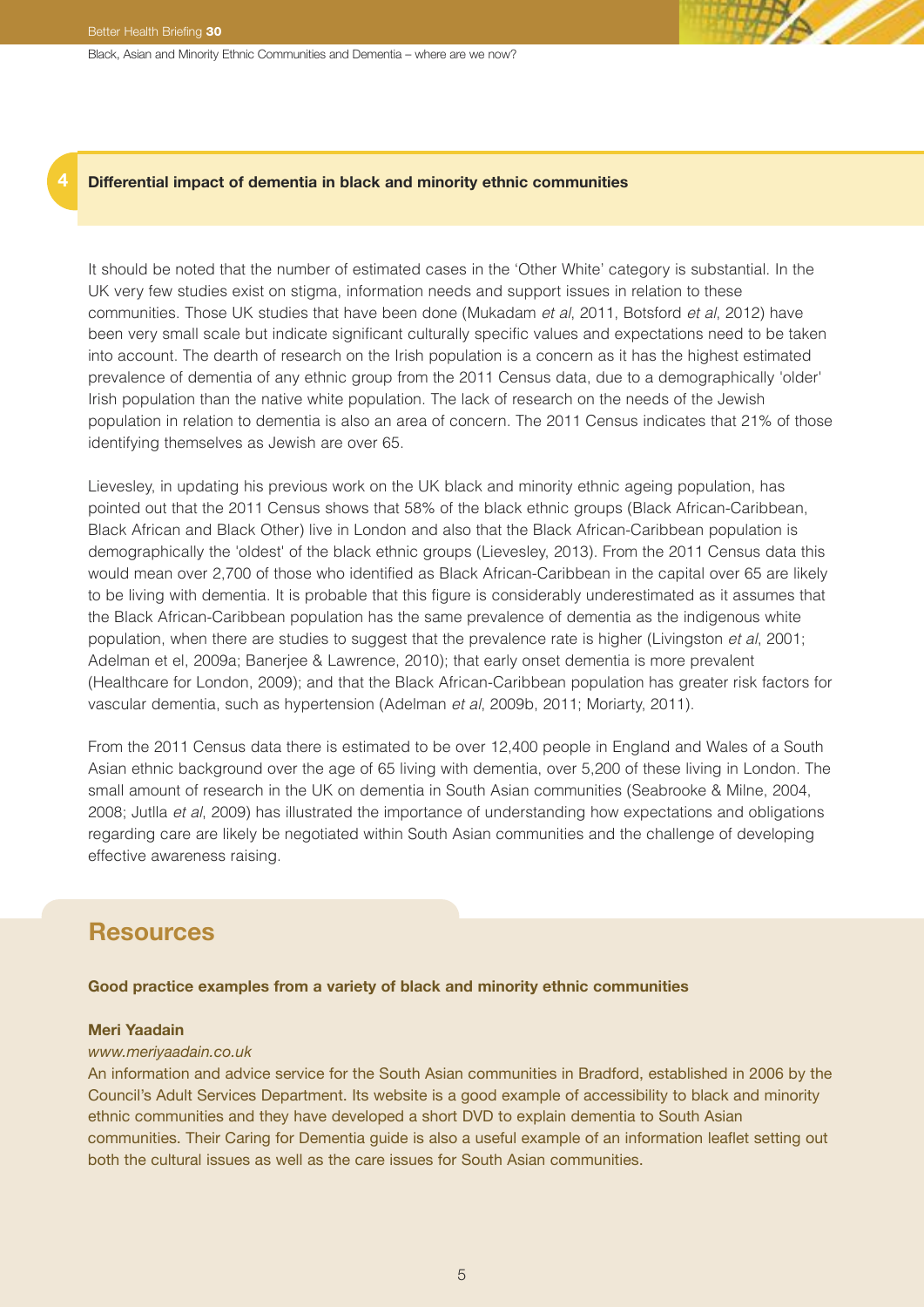#### **Culture Dementia UK**

#### *[www.culturedementiauk.org](http://www.culturedementiauk.org)*

An energetic third sector organisation that has been working in Brent for the past 15 years with the African-Caribbean community, providing information, a crisis line, a monthly support group and respite. The organisation exemplifies the rich network of informal contacts that are a common feature of voluntary organisations in Black African-Caribbean communities, particularly within faith communities.

#### **Dementia UK**

#### *[www.dementiauk.org](http://www.dementiauk.org)*

A national charity which promotes and develops Admiral Nursing - a specialist nursing intervention focussed on meeting the needs of families and people with dementia. It is committed to the delivery of person-centred, culturally competent care. There are a number of examples of positive practice by Admiral Nurses in working with black and minority ethnic carers. For example, one Admiral Nurse has recently led the development of awareness raising about dementia in the Tamil-speaking community in the Royal Borough of Kingston upon Thames with South West London and St. George's NHS Trust (Jackson et al, 2008). Central and North West London NHS Trust (CNWL) is currently working with an Admiral Nurse covering Brent and Harrow in developing dementia service information for black and minority ethnic communities. In Haringey, North London, Admiral Nurses have led on the establishment of a culturally inclusive social and therapeutic club ('Tom's Club', Orr et al, 2013). Dementia UK Admiral Nurses in London have extensive experience and knowledge in support black and minority ethnic carers.

An initiative started in Wolverhampton informed by Dementia UK's work is the development of the post of Asian link worker, where a community nurse fluent in Punjabi and English provides an outreach role to local South Asian communities, raising awareness of dementia as well as advising across the professional spectrum on cultural issues. As well as facilitating greater direct engagement and understanding between the local community and health services, the role ranges flexibly across the primary care and acute hospital interfaces of the dementia pathway (Kaur, 2010).

#### **Jewish Care**

#### *[www.jewishcare.org/home](http://www.jewishcare.org/home)*

Jewish Care have a dementia care and support service based at their Maurice and Vivienne Wohl Campus in North London which supports those living with dementia and their carers across the whole dementia pathway, from awareness raising activities to residential care. An important feature is their commitment to the family throughout the pathway from diagnosis onwards. Their challenges in reaching the Orthodox Jewish community illustrate the limitations inherent in assuming ethnic or religious communities are homogenous

#### **The Alzheimer's Society**

#### *[www.alzheimers.org.uk](http://www.alzheimers.org.uk)*

The Connecting Communities initiative provides dementia community development workers for black and minority ethnic communities in the London Boroughs of Hillingdon, Lambeth, Merton, Enfield, Newham, Redbridge, Hounslow and Croydon. This initiative is committed to working closely with local community groups to develop raising awareness events. The Alzheimer Society also has a nationwide project underway focusing on developing awareness raising materials for South Asian communities. The Alzheimer Society's Dementia Knowledge Centre online is a very good information resource for research and reports on dementia in black and minority ethnic communities.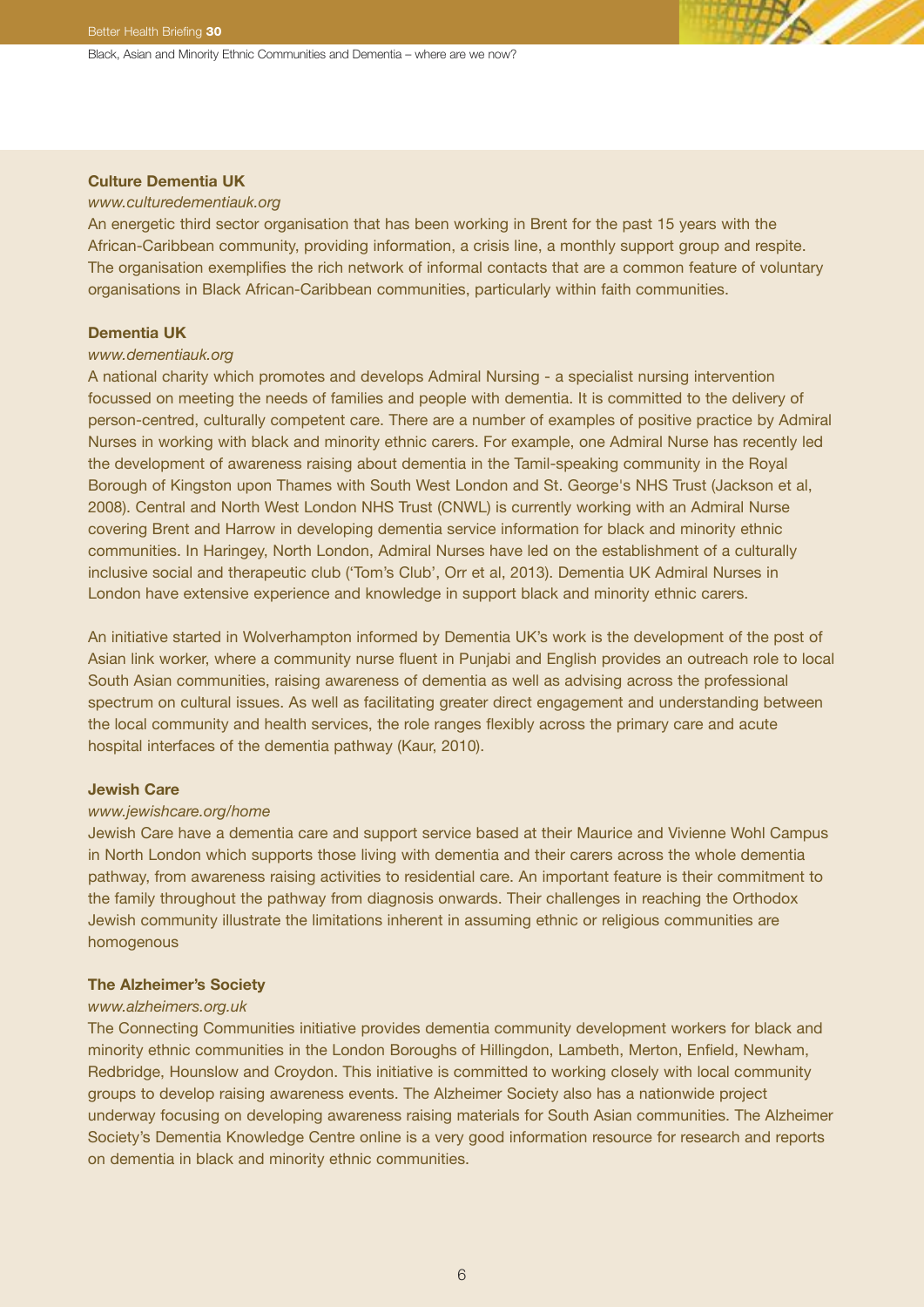#### **The Policy Institute for Research on Ageing and Ethnicity (PRIAE)**

#### *[www.priae.org](http://www.priae.org)*

The PRIAE was established in 1998 and has produced a number of significant documents aimed at the national policy level. They have produced work on people from black and minority ethnic elders in longterm care and extra care housing (Patel, 1999; Patel & Traynor, 2006) and their website has an extensive collection of reports on dementia care needs across Europe.

#### **The Pepper Pot**

#### *[www.facebook.com/thepepperpotcentre](http://www.facebook.com/thepepperpotcentre)*

The Pepper Pot day centre in London is a third sector day service established in 1981 working with the Black African–Caribbean community, providing a variety activities of including aromatherapy, yoga and respite. It has recently taken to using social media to enhance its reach.

#### **The London Dementia Strategy Implementation Team**

*[www.facebook.com/pages/Resources-for-Dementia-and-Black-Minority-Ethnic-and-Refugee-Communities](http://www.facebook.com/pages/Resources-for-Dementia-and-Black-Minority-Ethnic-and-Refugee-Communities)* The team explored the use of social media as a peer-led information source, but this approach remains underdeveloped. The team's legacy document on information for commissioners on working with black and minority ethnic communities (Healthcare for London, 2011) continues to be a useful source for online resources.

#### **The Big White Wall**

#### *[www.bigwhitewall.com](http://www.bigwhitewall.com)*

An example of a successful online initiative in the wider mental health field which could provide the template for similar developments in the dementia field. There are many third sector organisations that do invaluable work locally supporting people from black and minority ethnic communities that simply lack the time and resources to promote themselves beyond their locality and the growth of on-line resources modelled on the information sharing and informal support of social networking has considerable potential for such organisations.

#### **Yecco**

#### *[www.yecco.com](http://www.yecco.com)*

An example of emerging carers peer support sites that have the potential to be of significant value to black and minority ethnic carers.

#### **The economic case**

**5**

The economic case for investment in developing information dissemination and support services from the black and minority ethnic third sector has been largely unexplored. There is poor understanding of demand and JSNAs often fail to provide detailed differentiation of black and minority ethnic communities at higher risk of dementia, such as the Irish and Black African-Caribbean. The number of older people from these communities in nursing homes is unknown.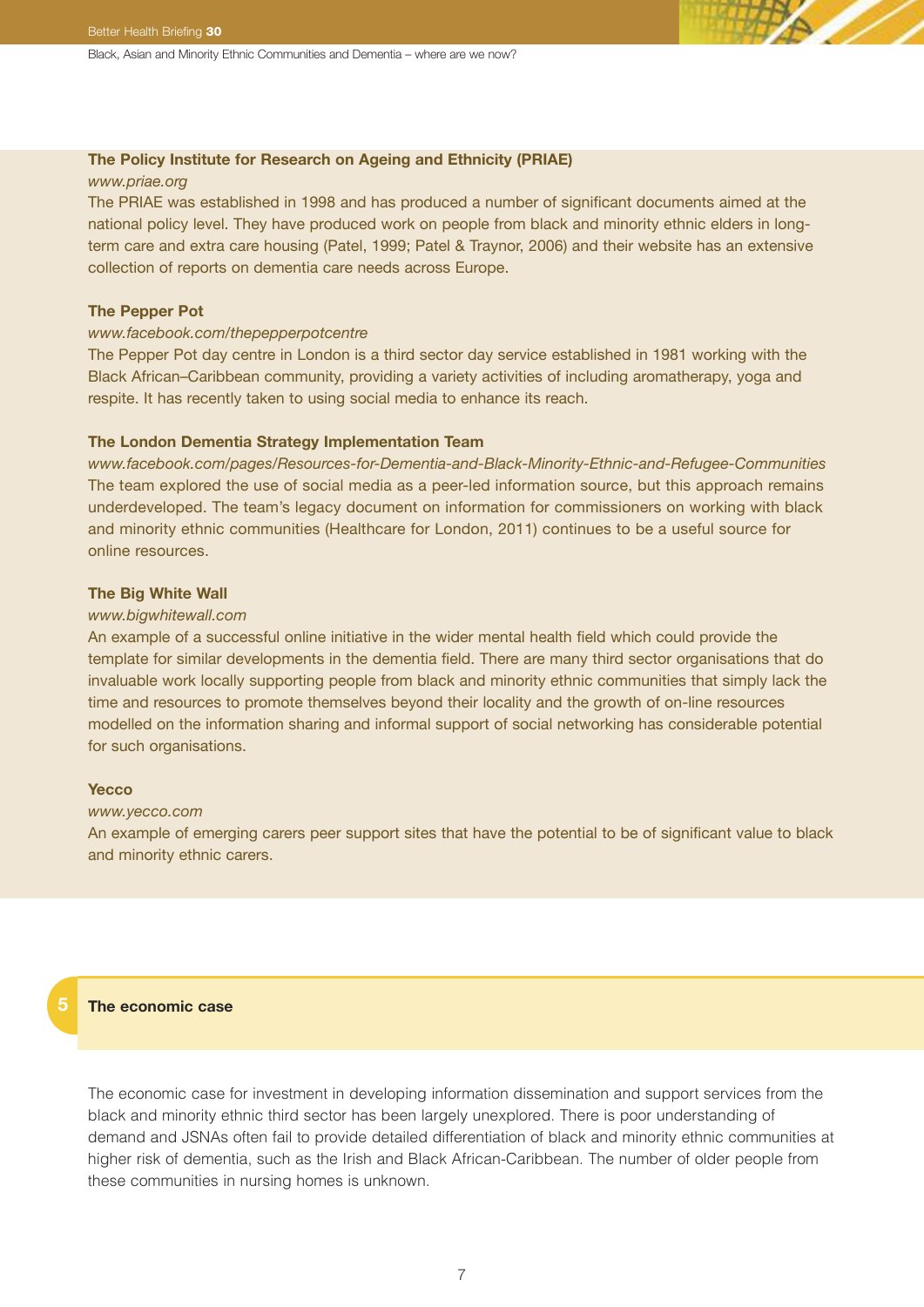Health information about dementia could be more effectively disseminated into black and minority ethnic communities by investing in these communities as a resource for conveying health messages.

The arguments on cost savings from early diagnosis of dementia used by Banerjee and Wittenberg (2009) for the general population can be applied to the economic case for targeting information and resources to support early diagnosis and intervention in dementia for black and minority ethnic communities. Table 2 uses the Personal Social Services Research Unit (PSSRU) costs for 2012 for health and social care (Curtis, 2012) to illustrate an invest-to-save case. It is assumed that delaying transfers still incurs some costs for ongoing care provision, and uses PSSRU costs for critical care for social care as an estimate for these costs. It compares the cost per week of different kinds of residential care with the cost saving per week if 100 cases were delayed in transferring to residential care by one week. If there are 2,700 Black African Caribbean people over 65 living with dementia in London, then for every 100 who spend one week longer in the community as a result of targeted early information, the cost saving could be as illustrated.

#### Table 2: *An 'invest to save' illustration for using cost saving benefits of delayed transfer to residential home to fund community support services*

| <b>PSSRU Provider</b><br>category                                        | Cost per<br>resident<br>per week                                   | Cost per<br>resident<br>per day | Cost saving per<br>week for 100<br>cases by 1 week<br>delay in transfer                                                                                                                                                                                    | Less cost of 1 week of<br>Social Care Package<br>Critical care package costs<br>£363 per person per week |  |
|--------------------------------------------------------------------------|--------------------------------------------------------------------|---------------------------------|------------------------------------------------------------------------------------------------------------------------------------------------------------------------------------------------------------------------------------------------------------|----------------------------------------------------------------------------------------------------------|--|
| Private sector<br>nursing homes<br>for older people                      | £736                                                               | £105.14                         | £73,600                                                                                                                                                                                                                                                    | Less cost of critical care -<br>saves £37,300<br>per 100 cases per week                                  |  |
| Private sector<br>residential care<br>for older people                   | £522                                                               | £74.57                          | £52,200                                                                                                                                                                                                                                                    | Less cost of Critical care -<br>saves £15,900<br>per 100 cases per week                                  |  |
| Local authority<br>residential care<br>for older people                  | £1,007                                                             | £143.86                         | £100,700                                                                                                                                                                                                                                                   | Less cost of Critical care -<br>saves £64,400<br>per 100 cases per week                                  |  |
| Extra care<br>housing for<br>older people                                | £428                                                               | £61.14                          | £42,800                                                                                                                                                                                                                                                    | Less cost of Critical care -<br>saves £6,500<br>per 100 cases per week                                   |  |
| Costing for early interventions                                          |                                                                    |                                 |                                                                                                                                                                                                                                                            |                                                                                                          |  |
| Voluntary adult<br>befriending                                           | £87 for 12 hrs<br>per week                                         |                                 | This could support development of 'black and<br>minority ethnic dementia navigator'                                                                                                                                                                        |                                                                                                          |  |
| Targeted black<br>and minority<br>ethnic health<br>promotion<br>campaign | Unknown as depends<br>on the scale of health<br>promotion campaign |                                 | This could be partly directly invested in black and<br>minority ethnic community groups. It is anticipated<br>that economic benefits would be comparable with<br>those found by Knapp et al, 2011. in reviewing the<br>benefits of mental health promotion |                                                                                                          |  |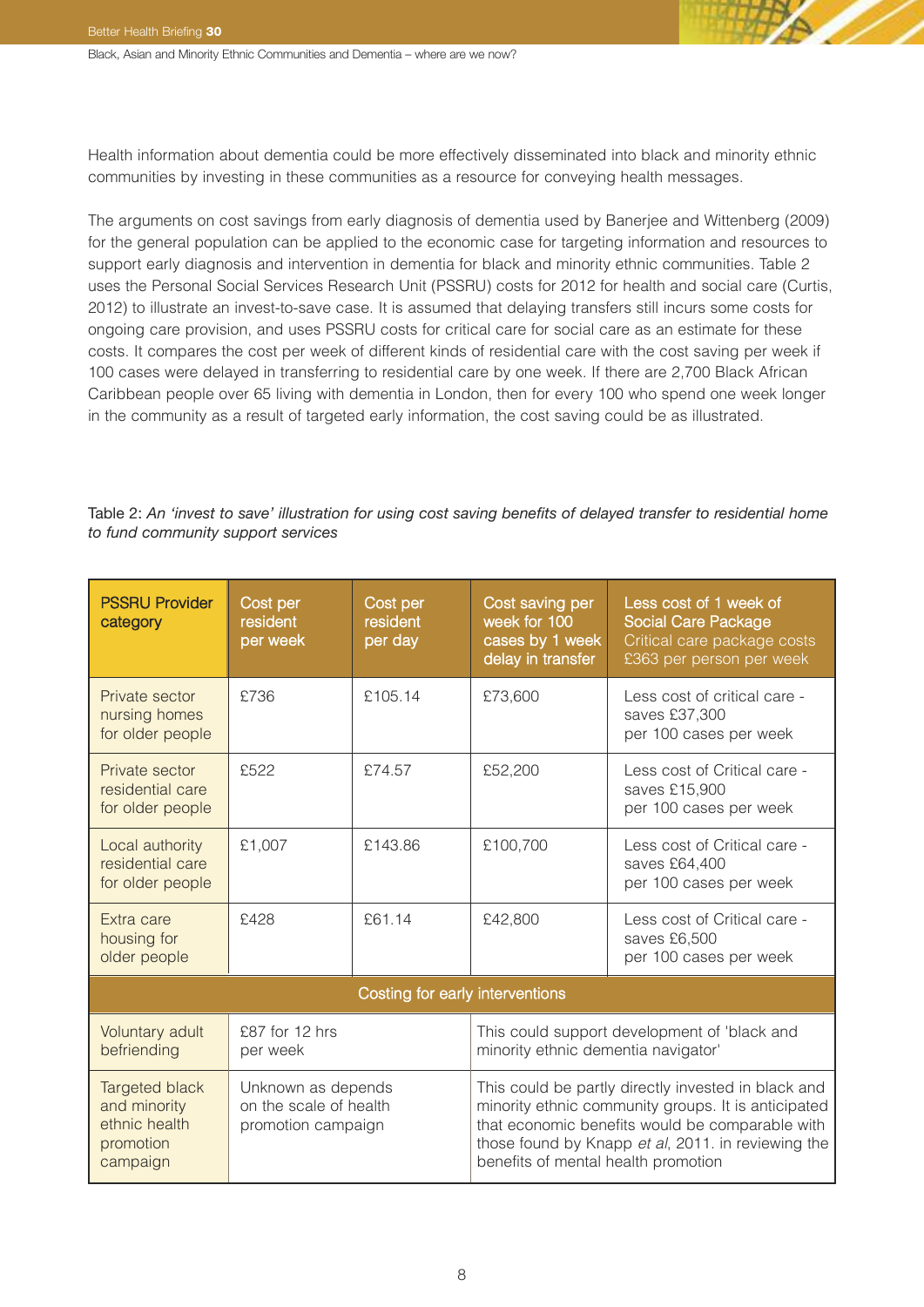**6**

Black, Asian and Minority Ethnic Communities and Dementia – where are we now?

The cost saving could be invested in the early interventions outlined and this investment could also provide a useful stimulus for the black and minority ethnic third sector. Commissioners could review existing system dynamic models for modelling dementia costs by inputting the new Census data and factoring in the emerging information on higher prevalence rates for dementia in some black and minority ethnic communities. There should also be attempts to tackle the rising rates of costly unscheduled hospital admissions or transfers to residential care funded as urgent spot purchases of care packages for complex, late presenting black and minority ethnic patients who have been living in the community with undiagnosed dementia needs.

### **A new role – a black and minority ethnic community dementia navigator?**

Use of dementia navigators, befrienders who provide support to people living with dementia and help them to find their way around the health and social care system, has been identified as good practice in Barnsley (Department of Health, 2011). Models for community health service navigators for minority ethnic communities are well developed in the US for navigating health systems (Rush, 2012), and may have a casework focus, as in the case of bilingual patient navigators at the Seattle Children's Hospital (Jackson, 2013). Navigators are usually fluent in the community language of the person they are supporting and have lived knowledge of their cultural background.

Is it time for a new role focusing on dementia navigators focusing specifically on the information and support issues for black and minority ethnic communities? Such navigators need not be clinical experts but would ideally stay with the person until the end of their life, supporting other professionals, such as the Admiral Nurses. Community dementia navigators could be of particular value in supporting those living alone in black and minority ethnic communities or who have very limited sources of informal help. However, such provision of a culturally informed service needs to move beyond the limitations of simple 'ethnic matching' which risks importing negative stereotyping of dementia from the culture of origin into the care relationship. Further work needs to be done on defining cultural competency that achieves a nuanced understanding of the complexity of lives lived out geographically displaced from the culture of origin and involving mixed generational experience of migration and discrimination. This complexity has been highlighted by Jutlla (2013) and others (Bhattacharyya & Benbow, 2012). Experience across the NHS even following from specifically focused national policy initiatives in mental health, such as Delivering Race Equality, is that cultural competency in service delivery remains a sharp challenge (Sewell & Waterhouse, 2012).

Although the role would be very challenging, the appointment of black and minority specific dementia navigators could align with the culturally congruent narratives of resilience and spiritual succour which are finding increasingly prominence in end of life care, but remain neglected in the dementia field (Regan et al, 2013, Selman et al 2010).

As suggested above there is scope for considering this as an 'invest to save' opportunity when considered on a local authority or regional scale and could be an economic stimulus to hard-pressed minority ethnic community organisations.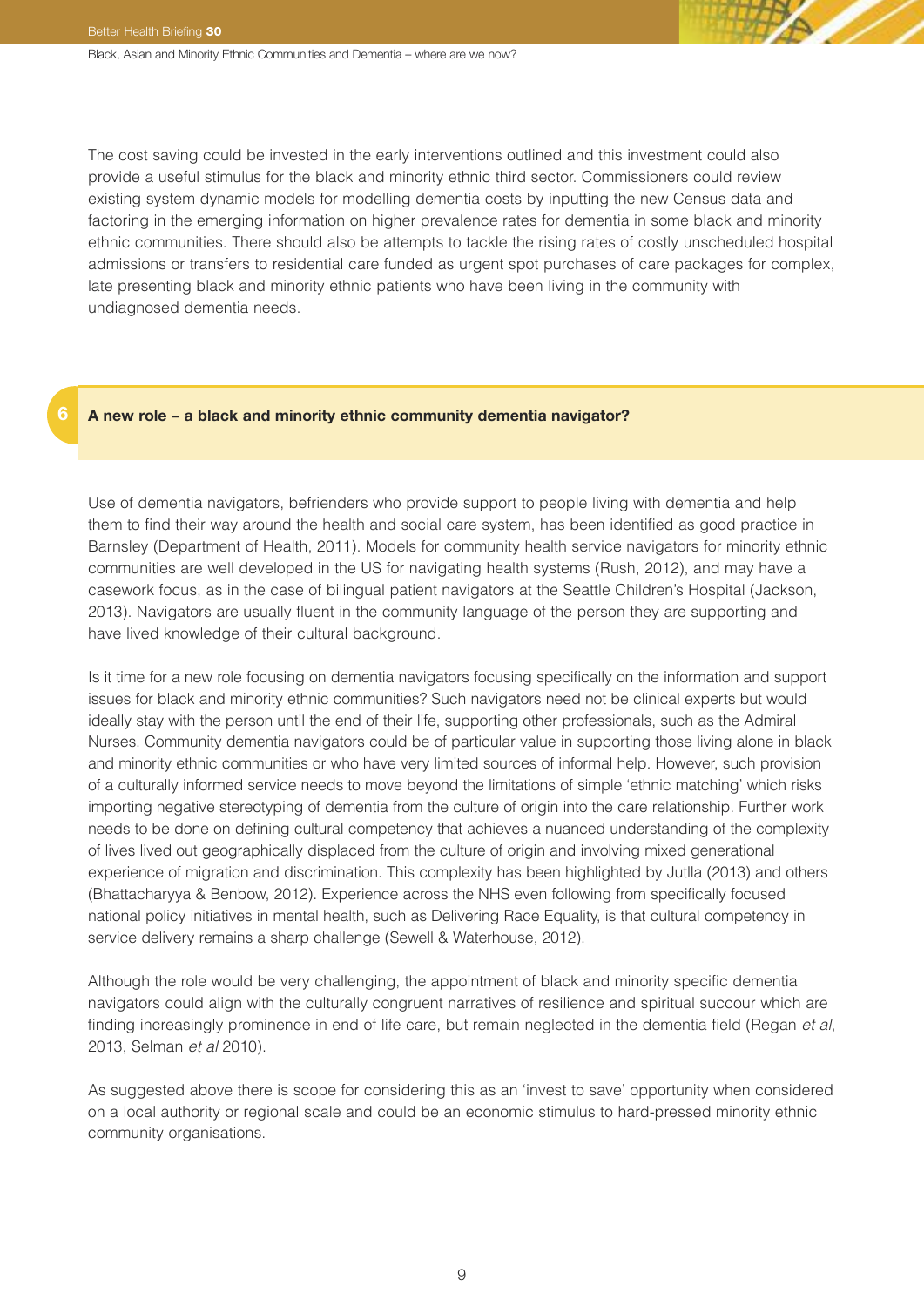## **Conclusion**

There is a worldwide recognition that dementia is one of the key public health issues for the 21st century, yet there is very little research on the illness despite the fact that it absorbs a significant and rapidly growing amount of expenditure on health and social care. For carers, it presents a profound psychological as well as financial burden. Very little is known about the prevalence of dementia in the UK black and minority populations despite some of these communities being at higher levels of risk than the indigenous white population. Policy guidance on understanding the issues for black and minority ethnic communities has not yet found its way into practice when implementing the UK National Dementia Strategy. Information from the 2011 Census indicates that there are substantial increases in the number of people from black and minority communities likely to be living with dementia, but the understanding of dementia in such communities is limited and the illness highly stigmatised. A more targeted approach to information and support for people in black and minority ethnic communities living with dementia and their carers must be taken, and could be financed by reducing the rate of transfers to residential care. A whole pathway approach to 'living well' with dementia should be developed using a community dementia navigator or some similar role, and improved training in cultural competency amongst professionals throughout the pathway would help them to support people with dementia from black and minority ethnic communities.

#### **References**

- Adelman, S, Blanchard, M & Livingston, G, (2009a) 'A systematic review of the prevalence and covariates of dementia or relative cognitive impairment in the older African-Caribbean population in Britain', International Journal of Geriatric Psychiatry, 24, pp.657–665.
- Adelman S (2009b) Prevalence and Recognition of Dementia in Primary care: A Comparison of Older African-Caribbean and White British Residents of Haringey. <http://discovery.ucl.ac.uk/19622/1/19622.pdf>
- Adelman, S, Blanchard, M, Greta Rai, G, Leavey, G &Livingston, G (2011) Prevalence of dementia in African–Caribbean compared with UK-born White older people: two-stage cross-sectional study. <http://bjp.rcpsych.org/content/199/2/119.long>
- Banerjee, S & Wittenberg, R (2009) Clinical and cost effectiveness of services for early diagnosis and intervention in dementia.
- [http://ec.europa.eu/health/archive/ph\\_information/dissemination/diseases/docs/dementia\\_cost\\_en.pdf](http://ec.europa.eu/health/archive/ph_information/dissemination/diseases/docs/dementia_cost_en.pdf) Banerjee, S & Lawrence, V (2010) Managing dementia in <sup>a</sup> multicultural society, Chichester: John Wiley & Sons.
- 
- Bhattacharyya, S & Benbow, S M (2012) Mental health services for black and minority ethnic elders in the United Kingdom: a systematic review of innovative practice with service provision and policy implications, International Psychogeriatrics. • Bhattacharyya, S, Benbow, S M & Kar, N (2012) 'Unmet Service Needs of Ethnic Elders with Dementia in United Kingdom', Indian Journal of
- Gerontology, 26(1), pp.242-258. • Blood, I & Bamford, S M (2010) Equality and diversity and older people with high support needs.
- <http://www.jrf.org.uk/sites/files/jrf/supporting-older-people-full.pdf>
- Botsford, J, Clarke, C L, & Gibb, C E, (2012) 'Dementia and relationships: experiences of partners in minority ethnic communities', Journal of Advanced Nursing, 68(10) pp.2207-2217.
- Crosby, G (2004) Developing Policy and Practice for Older People in London. [http://www.cpa.org.uk/cpa/CPA\\_ALG\\_Briefing\\_final.pdf](http://www.cpa.org.uk/cpa/CPA_ALG_Briefing_final.pdf)
- Curtis L (2012) Unit Costs for Health and Social Care. [http://www.pssru.ac.uk/project-pages/unit-costs/2012/](http://www.pssru.ac.uk/project-pages/unit-costs/2012)
- Department of Health (2009a) Living well with dementia: A National Dementia Strategy.
- [https://www.gov.uk/government/uploads/system/uploads/attachment\\_data/file/168221/dh\\_094052.pdf](https://www.gov.uk/government/uploads/system/uploads/attachment_data/file/168221/dh_094052.pdf)
- Department of Health (2009b) Joint Commissioning Framework: National Dementia Strategy.
- [http://www.dhcarenetworks.org.uk/\\_library/Resources/Dementia/National\\_Dementia\\_Strategy\\_-\\_Joint\\_Commissioning\\_Framework.pdf](http://www.dhcarenetworks.org.uk/_library/Resources/Dementia/National_Dementia_Strategy_-_Joint_Commissioning_Framework.pdf)<br>Department of Health (South East) (2011) *Living well with dementia: A National Dementia Strategy* [https://www.gov.uk/government/uploads/system/uploads/attachment\\_data/file/215822/dh\\_123475.pdf](https://www.gov.uk/government/uploads/system/uploads/attachment_data/file/215822/dh_123475.pdf)
- Department of Health (2012) Prime Minister's challenge on dementia: Delivering major improvements in dementia care and research by 2015. [https://www.gov.uk/government/uploads/system/uploads/attachment\\_data/file/215101/dh\\_133176.pdf](https://www.gov.uk/government/uploads/system/uploads/attachment_data/file/215101/dh_133176.pdf)
- Department of Health (2013) The Prime Minister's Challenge on Dementia: Delivering major improvements in dementia care and research by 2015: Annual report of progress. [https://www.gov.uk/government/uploads/system/uploads/attachment\\_data/file/200030/9535-TSO-2900951-](https://www.gov.uk/government/uploads/system/uploads/attachment_data/file/200030/9535-TSO-2900951-PM_Challenge_Dementia_ACCESSIBLE.PDF) [PM\\_Challenge\\_Dementia\\_ACCESSIBLE.PDF](https://www.gov.uk/government/uploads/system/uploads/attachment_data/file/200030/9535-TSO-2900951-PM_Challenge_Dementia_ACCESSIBLE.PDF)
- Healthcare for London (2009) Dementia Services Guide Appendix 9: Equality Impact Assessment (EqIA).
- <http://www.londonhp.nhs.uk/wp-content/uploads/2011/03/09-Dementia-EqIA.pdf>
- Jackson, C (2008) 'Spreading the word', Mental Health Today.
- Jackson, D, (2013) Patient Navigation in a Tertiary Pediatric Healthcare Setting: A Promising Practice for Eliminating Healthcare Disparities. 2013 [doug](doug jackson diversity rx FINAL.pdf) jackson diversity rx [FINAL.pdf](doug jackson diversity rx FINAL.pdf)
- Jolley, D, Moreland, N, Read, K, & Kaur, H, (2009) The 'Twice <sup>a</sup> Child' projects: learning about dementia and related disorders within the black and minority ethnic population of an English city and improving relevant services. [http://www.pavilionjournals.co.uk/dev/eihscflyer/downloads/EIHSC-2.4.pdf](http://www.pavilionjournals.co.uk/dev/eihscflyer/downloads/EIHSC-2.4.pdf )
- Jutlla, K (2013) 'Ethnicity and cultural diversity in dementia care: a review of the research', Journal of Dementia Care, 21:2 April/June pp.33-9. • Jutlla, K & Moreland, N (2009) 'The personalisation of dementia services and existential realities: understanding Sikh carers caring for an older person
- with dementia in Wolverhampton', Ethnicity and Inequalities in Health and Social Care, 2(4), pp.10 21. • Kaur, H (2010) How <sup>a</sup> link nurse ensured equal treatment for people of Asian origin with dementia.
- <http://www.nursingtimes.net/how-a-link-nurse-ensured-equal-treatment-for-people-of-asian-origin-with-dementia/5016160.article>
- Knapp, M, McDaid, D & Parsonage, M (eds.) (2011) Mental health promotion and mental illness prevention: The economic case.